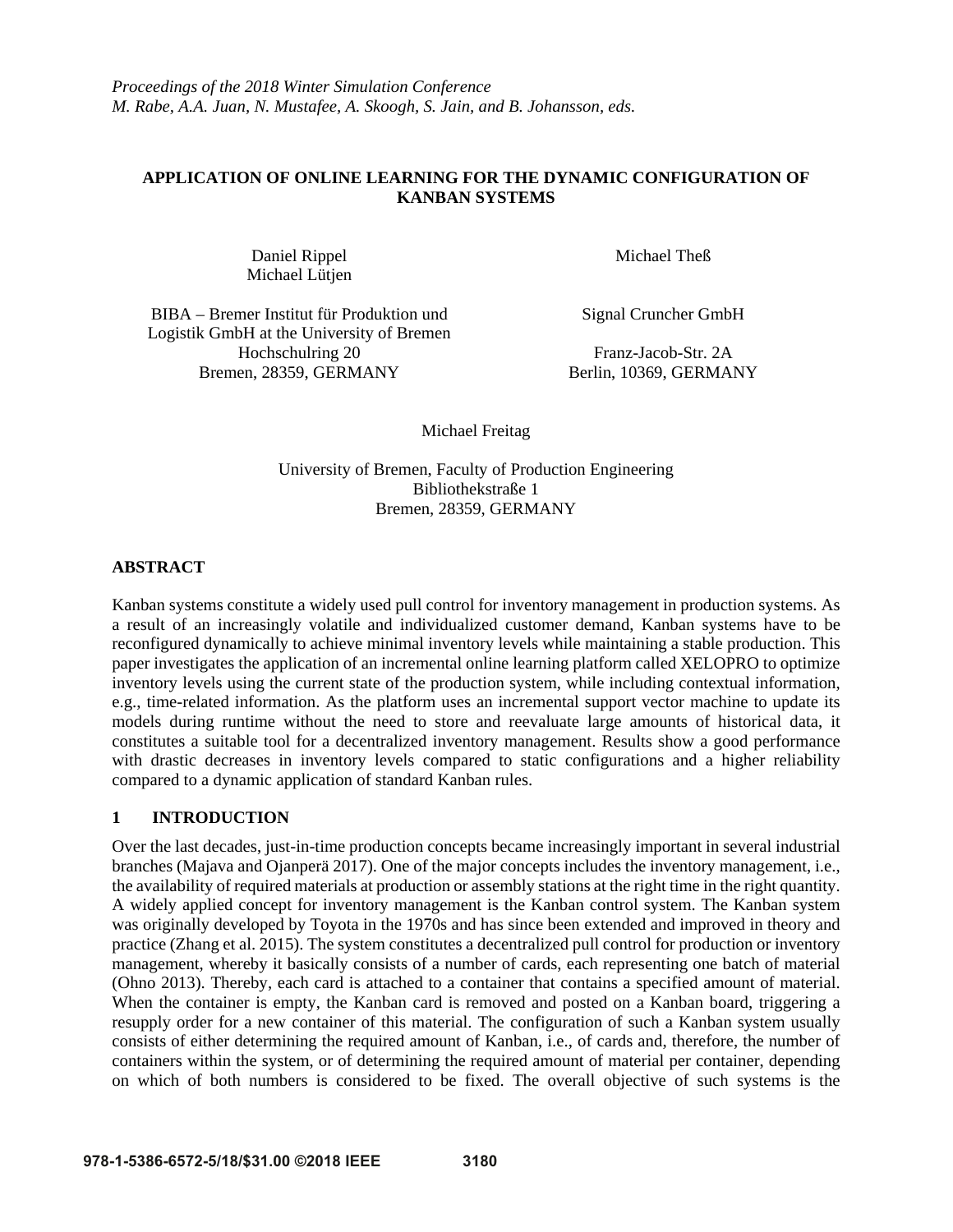minimization of work-in-progress levels for material and products, while rendering demand fluctuations more controllable by decentralizing the production and inventory control (Kimura and Terada 2007).

As the Kanban control system was originally developed for the automotive industry, assembly lines still constitute a major example for their application. In case of inventory control, the assembly stations are assumed to include a local storage of material used for the assembly. Each storage contains a number of containers for the material, whereby restocking of this material is performed decentralized, using a Kanban control. In cases of a variant–rich production, each local storage contains several types of material, applicable to one or more product variants and to several products. As a result, the estimation of each part's required amount becomes increasingly difficult. If the demand for variants varies over time, e.g., periodically or even unpredictably by customer demand, the configuration of the respective Kanban systems has to be adapted dynamically to avoid a lack of materials or excessively high inventory levels.

This paper proposes the application of online learning techniques to the configuration of a Kanban inventory control for a variant-rich assembly scenario. The next section discusses several methods for dynamic Kanban control systems. Afterwards, the paper introduces the proposed online learning and optimization method, which is capable of adjusting the underlying regression models during runtime and uses them to optimize the Kanban system. Section 4 presents a simulation model and the results of a simulation study conducted to evaluate the performance of the online learning approach.

## **2 CONFIGURATION OF KANBAN SYSTEMS**

For relatively static production systems, the Kanban control can be configured using a variety of mathematical equations or methods, generally dependent on the average amount of required material types, i.e., production times, demand, set-up times, etc., and on the time it takes to restock the inventory, i.e., to obtain a new container (cf. Shahabudeen et al. 2003, Belisário and Pierreval 2015). However, customization and volatile demand lead to high variations and dynamics in production systems, which require continuous adjustments of the Kanban systems.

In general, approaches for dynamic Kanban System adjustments usually focus on the estimation of the future required amounts of material and use these estimations to adjust the number of Kanbans within the system. One of the earliest methods goes back to Rees et al. (1987), who combined standard demand forecasts with a statistical analysis of historical lead times to estimate the required number of Kanban cards for the next period of time. Accordingly, Gupta and Al-Turki (2010) describe a flexible Kanban system, which differentiates between permanent and additional Kanban cards, whereby the additional cards can be added or removed based on fixed periods and expected variations in the customer demand. This approach assumes that the customer demand is known for the given period. More recent research relies on heuristics and simulation-based optimization to determine possible material shortages using the previously known production schedule (e.g., Talibi et al. 2013). Besides these approaches, which use predictions or estimations to determine the number of Kanban cards for the next period, another set of methods focusses on monitoring the current state of the system while adding or removing cards accordingly. Tardif and Maaseidvaag (2001) proposed an approach that also relies on permanent and additional cards. The approach monitors the relationship between demand and finished products to add additional cards dynamically if the relation shifts towards an increasing demand or removes cards if the demand decreases. This approach has been adapted later on for multi-stage Kanban systems (Sivakumar and Shahabudeen 2008; Takahashi et al. 2010) or for other key values, e.g., to achieve a desired throughput (Framinan et al. 2006).

Apart from methods directly adjusting the Kanban system, other approaches aim to influence the overall production system to ensure a stable production while not changing the Kanban configuration. For example, Korugan and Gupta (2014) add additional degrees of freedom by adding or removing workstations to the production system. Other approaches aim at altering the restock times by prioritizing Kanbans if the inventory level becomes increasingly low (Parente et al. 2012).

The methods described above either rely on reliable predictions of the future demand or focus on reacting to changes in the system. Especially for highly dynamic production systems, these predictions can be hard to acquire. On the other hand, purely reactive strategies neglect the additional value of contextual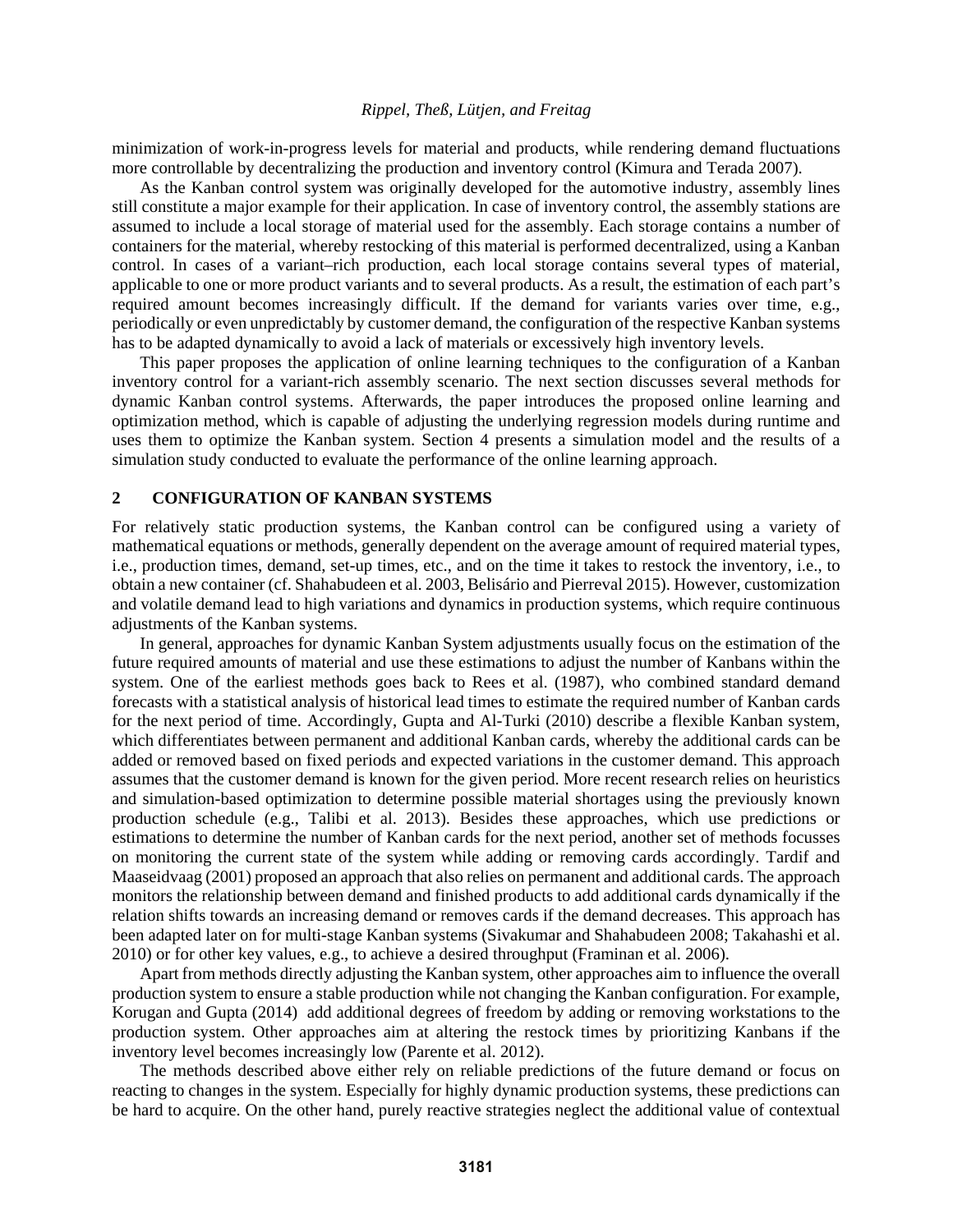information. To include such information without statically describing the behavior of the overall production system, this paper proposes to use online learning techniques to learn and refine a model of the systems characteristics and further use this model to configure the underlying Kanban system.

# **3 ONLINE LEARNING FOR A KANBAN CONFIGURATION**

In order to optimize Kanban systems under dynamic influences, this paper investigates the application of the XELOPRO online learning platform, developed by the prudsys AG and Signal Cruncher GmbH (Signal Cruncher GmbH 2018). XELOPRO applies a two-stage learning algorithm, whereby the first stage uses offline learning to determine an initial model of the learnt context, while the second stage uses online learning to adapt the initially created model in real-time during application. As a baseline, the XELOPRO applies regression techniques for learning and supports a variety of methods, e.g., regression trees, linear and polynomial regression, spline regression, or advanced methods like Bayesian regression, factorization machines, (deep) neural networks, sparse grids, or support vector machines (SVM). In contrast to classical approaches, the supported methods are extended to enable an incremental refinement of the models, without the need to store and reevaluate the historical database.

In the current work, an SVM based on random features was selected which applies a linear formulation (Rahimi and Recht 2008). The formulation is based on the idea to approximate the SVM kernel  $k(x, y)$ with  $\mathbf{x}, \mathbf{y} \in \mathbb{R}^d$  using a randomized feature map  $\mathbf{z}: \mathbb{R}^d \to \mathbb{R}^D$ :

$$
k(\mathbf{x}, \mathbf{y}) \approx \mathbf{z}(\mathbf{x})^{\mathrm{T}} \mathbf{z}(\mathbf{y}).
$$

Here, *d* is the dimension of the original attribute space and *D* is a small dimension, usually not higher than several hundred. This approach does not only speed up the learning extremely, but it also provides a way to quickly evaluate the function. Indeed, instead of computing  $f(\mathbf{x}) = \sum_{i=1}^{N} c_i k(\mathbf{x}_i, \mathbf{x})$  at the test point **x**, which requires  $O(Nd)$  operations (*N* is the number of all training data points and  $c_i$  are the basis coefficients), the new formulation leads to  $f(\mathbf{x}) = \mathbf{w}^T \mathbf{z}(\mathbf{x})$  with  $\mathbf{w}^T = (w_1, ..., w_D)$  basis coefficients resulting in  $O(D + d)$  operations only.

Moreover, the linear feature map gives rise to a highly efficient incremental learning procedure. To determine the vector of basis coefficients  $w$  we solve a regularized least-square problem

$$
\min_{\mathbf{w}} R(\mathbf{w}) = \min_{\mathbf{w}} \left( \left\| \mathbf{Z}^{\mathrm{T}} \mathbf{w} - \mathbf{y} \right\|_{2}^{2} + \lambda \|\mathbf{w}\|_{2}^{2} \right)
$$
(1)

where **y** denotes the vector of the target attribute values,  $\mathbf{Z} = (\mathbf{z}(\mathbf{x}_1) \dots \mathbf{z}(\mathbf{x}_N))$  the matrix of random features over the training vectors  $x_i$ , and  $\lambda > 0$  the regularization parameter. Instead of solving problem (1) directly, e.g., by a stochastic gradient method, we follow the guidelines of Paprotny and Theß (2013) in Chapter 7. For solving (1), we set

$$
\frac{\sigma R(\mathbf{w})}{\sigma w_i} = 0, \ i = 1, \dots, D
$$

and after some transformations arrive at

$$
(\mathbf{Z}\mathbf{Z}^{\mathrm{T}} + \lambda I)\mathbf{w} = \mathbf{Z}\mathbf{y}
$$
 (2)

Compared to the original formulation (1) in the large space of *N* dimensions, equation system (2) operates in the space of just *D* dimensions, which is usually much smaller. Further, the system (2) is symmetric positive definite and hence can be solved quickly, e.g., by a conjugate gradient method (CG). Even more, system (2) is well-suited for iterative updates. For *M* new training data points  $\{(\hat{\mathbf{x}}_i, \hat{\mathbf{y}}_i)\}_{i=1}^M$ , system (2) becomes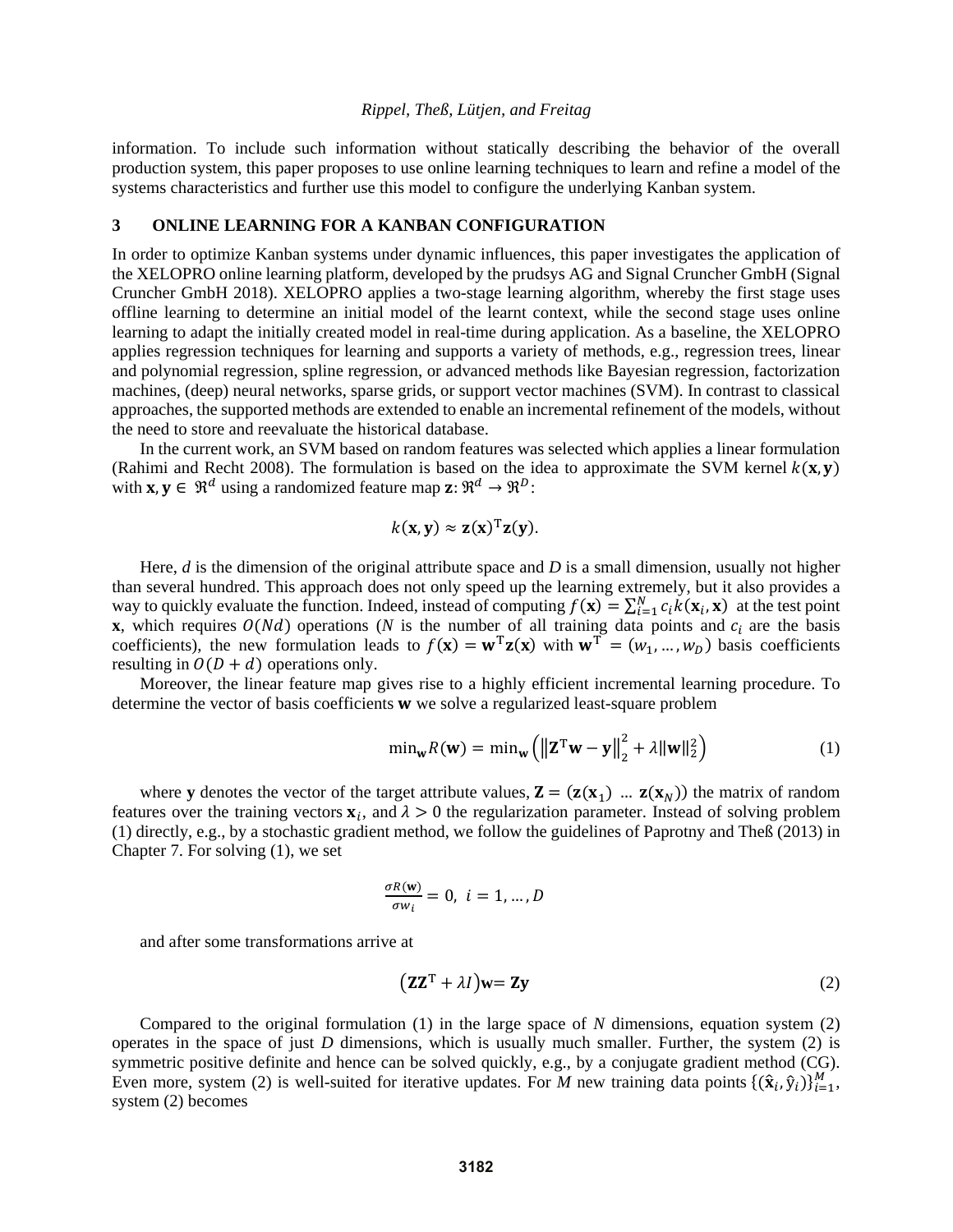$$
(\bar{\mathbf{Z}}\bar{\mathbf{Z}}^{\mathrm{T}} + \lambda I)\bar{\mathbf{w}} = \bar{\mathbf{Z}}\bar{\mathbf{y}} \tag{3}
$$

with the extended vector  $\bar{y} = (y \hat{y})^T = (y_1, ..., y_N, \hat{y}_1, ..., \hat{y}_M)^T$  and the extended matrix of random features  $\bar{Z} = (Z \hat{Z}) = (z(x_1) \dots z(x_N) z(\hat{x}_1) \dots z(\hat{x}_M))$ . The update formulas

$$
\overline{\mathbf{Z}}\overline{\mathbf{Z}}^{\mathrm{T}} = (\mathbf{Z}\,\hat{\mathbf{Z}})\begin{pmatrix} \mathbf{Z}^{\mathrm{T}} \\ \hat{\mathbf{Z}}^{\mathrm{T}} \end{pmatrix} = \mathbf{Z}\mathbf{Z}^{\mathrm{T}} + \hat{\mathbf{Z}}\hat{\mathbf{Z}}^{\mathrm{T}}, \ \ \overline{\mathbf{Z}}\overline{\mathbf{y}} = (\mathbf{Z}\,\hat{\mathbf{Z}})\begin{pmatrix} \mathbf{y} \\ \hat{\mathbf{y}} \end{pmatrix} = \mathbf{Z}\mathbf{y} + \hat{\mathbf{Z}}\hat{\mathbf{y}}
$$

provide an efficient way to update system (3) starting from system (2). Granted the number of new data points *M* is not too high, the new solution  $\overline{w}$  is in general close to the previous one **w**. Thus, the previous solution can be used as initial iteration of the CG method, which then will find the new solution  $\overline{w}$  within a few iterations (for more details consult Paprotny and Theß 2013). This way, we have constructed an accurate and efficient way for incremental updates of the explicit feature map SVM.

Using these updated SVM models, XELOPRO applies an optimization to define optimal control parameters for a specified situation. First, a subset of the model's attributes is selected as control parameters, i.e., attributes which can be altered or freely selected. For configuring Kanban systems, these are either the number of Kanban containers or the inventory level if the amount of containers is fixed. In addition, an objective function has to be specified, usually either maximizing or minimizing the regression model's output value or combinations of several values. For Kanban systems, the objective function consists of a minimization of inventory levels while at the same time minimizing the number of out-of-inventory events.

Mathematically, we define a subset of *k* attributes  $(x_{c,1},...,x_{c,k})$ ,  $k \le d$ , as control attributes and in each step where we need to find the optimum values of the control attributes we solve the problem

$$
\text{argmax}_{(\mathbf{x}_{c,1},...,\mathbf{x}_{c,k})} f(\mathbf{x})
$$

where the values of all non-control attributes are the original ones. For the feature-map SVM in our Kanban problem, we arrive at

$$
\operatorname{argmin}_{(\mathbf{x}_{c,1},\ldots,\mathbf{x}_{c,k})} \mathbf{w}^{\mathrm{T}} \mathbf{z}(\mathbf{x})\,. \tag{4}
$$

Unlike the learning and application of the SVM function  $f(\mathbf{x}) = \mathbf{w}^T \mathbf{z}(\mathbf{x})$ , the optimization problem (4) is nonlinear since  $z(x)$  is non-linear. In general, it is also not convex. Even more, in practical application problem (4) is solved under constraints applying to the control attributes. Thus, we arrive at a non-linear non-convex constrained optimization problem that requires advanced optimization algorithms.

Luckily, in most applications, the number of control attributes *k* is not high; for the presented Kanban case, it is just one. For many applications, as for the Kanban case, the constraints are simple box constraints. Since in the presented case it holds that  $k = 1$ , the box constraints are just an interval. XELOPRO uses a BFGS optimization algorithm (Fletcher 1987) to solve (4) under box constraints.

In general, for non-linear problems like (4) we cannot guarantee global convergence. However, we can exploit the smoothness of  $f(\mathbf{x}) = \mathbf{w}^T \mathbf{z}(\mathbf{x})$ , which is infinitely differentiable. This allows for applying sparse grids to approximate  $f(x)$ . The sparse grid method is a numerical discretization technique for multivariate problems (Zenger 1991). Sparse grids can be considered as high-dimensional wavelets over anisotropic grids. Especially, sparse grids allow for approximating smooth functions in high dimensions efficiently. In XELOPRO, sparse grids are used to find the region auf the global minimum of (4) and then the solution is refined by applying locally convergent methods like BFGS. This way, problem (4) can be reliably solved.

The XELOPRO was originally developed and this far only applied for eCommerce applications, e.g., to estimate sales and customer buying behaviors in online shops. Nevertheless, due to its ability to refine the regression models incrementally at runtime without the need of storing or accessing large amounts of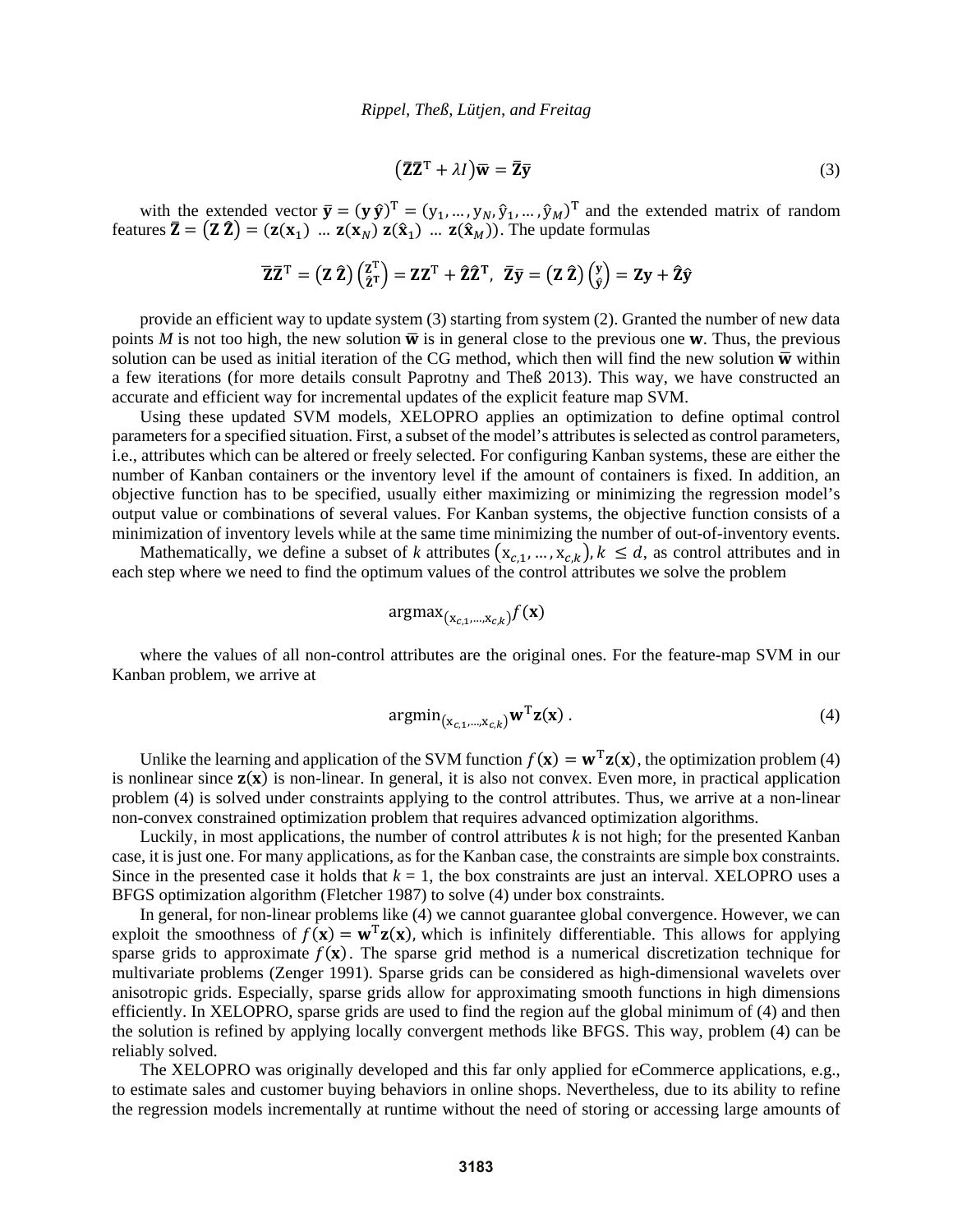historical data, it provides a promising tool for a decentralized, continuous reconfiguration of Kanban control systems. Therefore, it is adapted to optimize each products' inventory level based on the current state of the overall production system. The use of regression techniques allows for including additional context information, e.g., times, dates, the actual throughput and demand levels, or even production plans if these are available. As a result, the use of the online learning mechanism bridges the gap between the two classes of dynamic Kanban configuration methods presented earlier. The demand forecasts are replaced by a learnt, adaptive model, whereby the actual optimization monitors the current state of the system and includes additional context information, e.g., about periodic trends within its model.

### **4 SIMULATION STUDY**

To evaluate the online learning approach, a simulation study was conducted. An assembly line for optical sensors was modeled using the AnyLogic process modelling library (Figure 1a). The model comprises the described online learning approach and an implementation for a continuous (time discrete) adjustment of stock levels using a standard Kanban formula. The objective of the simulation study is to benchmark the online learning to the continuous adjustment under different dynamics described later in this section.



Figure 1: (a) Process chain and product variants (b) Screenshot of the AnyLogic scenario.

b)

a)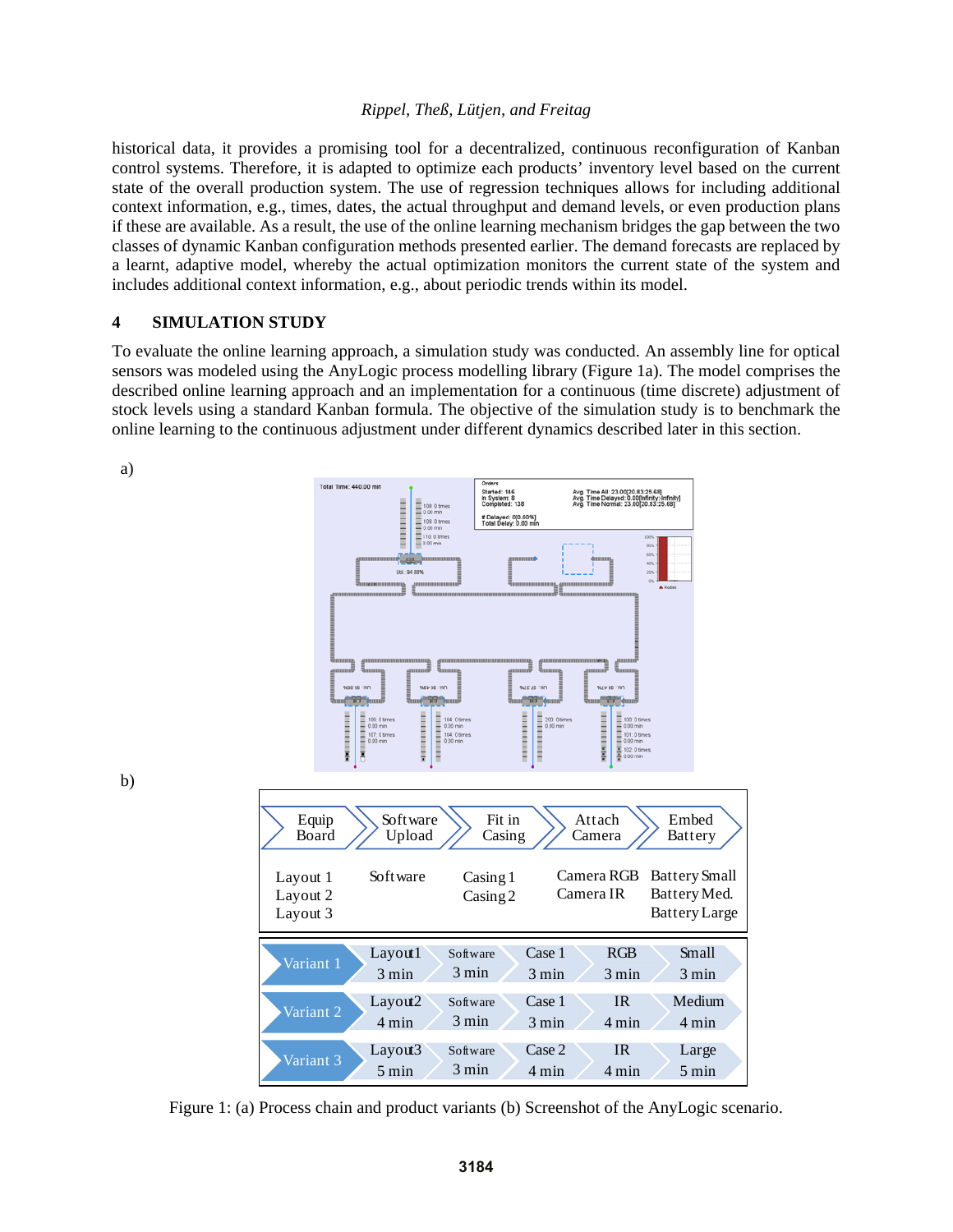# **4.1 Structure of the Simulation Model**

The simulation scenario covers five assembly steps, whereby three different variants of the optical sensor can be manufactured. Each variant follows the same process chain, but consists of different materials. Figure 1b depicts the overall process chain and the available materials in the upper part. The lower part of the figure shows the three different product variants, including the materials and processing times. The model assumes these times as constant. Moreover, each process step refers to an assembly station. In addition to performing the assembly, these stations consist of a local storage for the corresponding materials.

In general, the simulation model uses ConWip (Jaegler et al. 2017; Spearman et al. 1990) to control the order release. Thereby, a predefined amount of orders is allowed within the production system. When an order is finished and leaves the assembly line, a new order is generated and released into the system. Each order consists of a single product referring to a specified product variant. The simulation model determines the variant randomly during order generation, following defined probabilities for the composition of orders, i.e., variants  $p(v_1)$ ,  $p(v_2)$  and  $p(v_3)$ .

In contrast, the local storages use a 2-Card-Kanban system to control their inventory levels. Therefore, each material  $m$  is associated to a maximum inventory level  $inv_m$ . When half of the inventory is consumed (i.e., one of the two Kanban containers is empty), the assembly station automatically orders a new container by issuing a restock request. Each restock request requires a certain amount of time  $rt_m$  until the new container arrives at the assembly station. Depending on the composition of variants, the simulation model records the actual consumption of materials as  $ac<sub>m</sub>$  and the average throughput time over all orders as th. Overall, the objective is to minimize inventory levels and the number of (material) shortage events  $\#0ol_m$ or, respectively, waiting times induced by missing materials  $\delta$   $ol$ <sub>m</sub>. Table 1 summarizes the most important model parameters.

| Description                                   | Parameter                      |
|-----------------------------------------------|--------------------------------|
| Probabilities for product variants            | $p(v_1)$ , $p(v_2)$ , $p(v_3)$ |
| Throughput time                               | th                             |
| Materials                                     | m                              |
| Inventory levels for each material            | $inv_m$                        |
| Restock time (time between order and arrival) | $rt_m$                         |
| Average amount of required materials          | $ac_m$                         |
| Number of out-of-inventory events             | # $0$ ol <sub>m</sub>          |
| Waiting time due to out-of-inventory events   | $0$ o $I_m$                    |

Table 1: Parameters of the simulation model.

# **4.2 Scenarios and Dynamic Influences**

For the evaluation, different simulation scenarios are created, inducing different forms of dynamics to the simulation model. Each scenario is characterized by a constant total production load over a period of three weeks. During this time, the composition of product variants changes depending on the scenario. In addition, the restock time for all materials varies between 39 and 18 minutes per day across all scenarios, whereby restock times are longer in the morning than in the evening (Figure 2). This behavior simulates a characteristic often observed in practical applications, where the central storage usually is resupplied by the beginning of the day or shift and only operates at lower capacities afterwards.

While the changes in restock time are applied to all scenarios, four different scenarios have been defined, applying different trends for the product variant composition as given in Figure 3.

The first scenario does not include any dynamics related to the composition of orders and acts as a basic scenario to compare the efficiency of the Kanban configuration. Therefore, the probabilities that a certain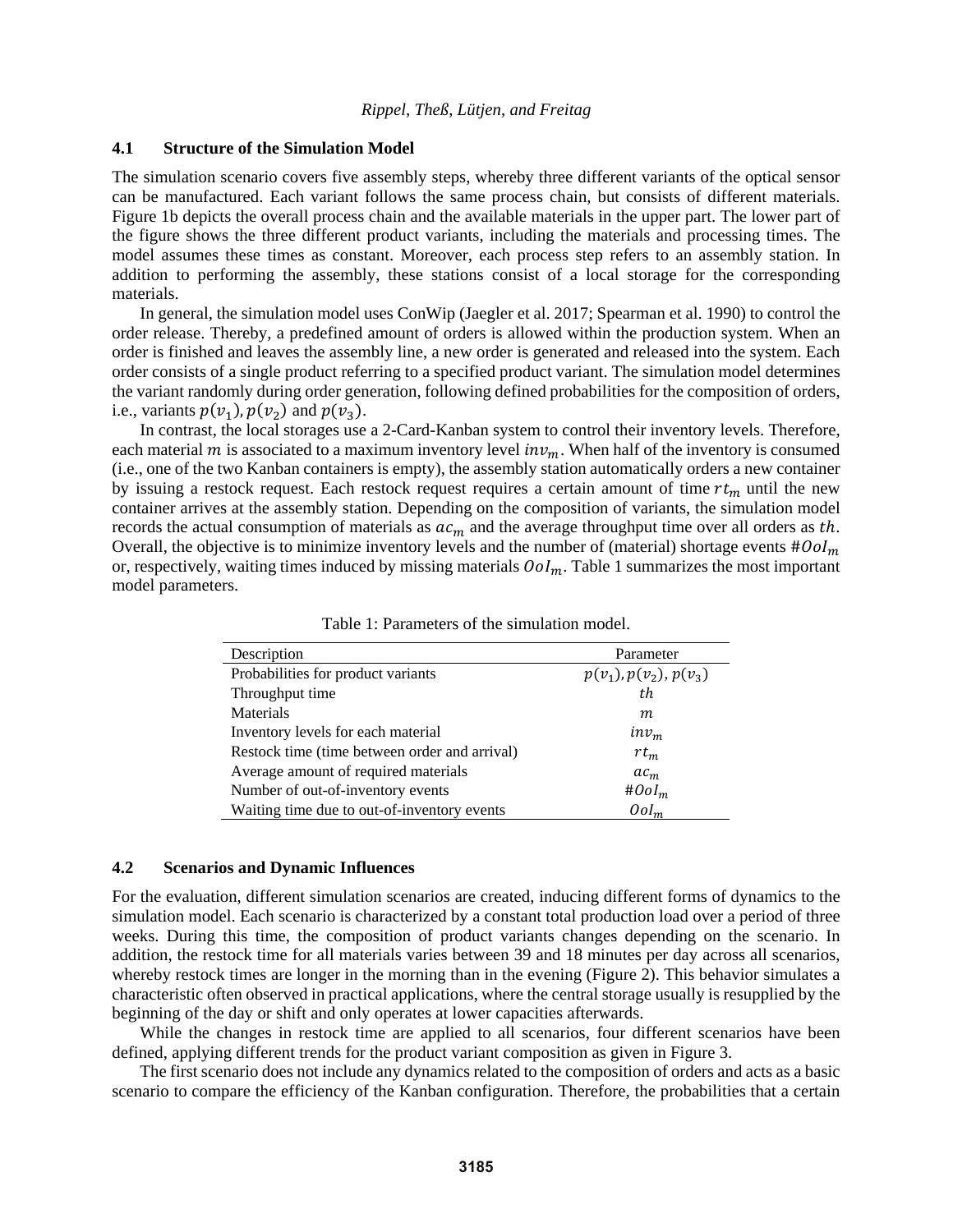type of order is generated are set to 50%, 30%, and 20%. Nevertheless, the random generation of orders still introduces a comparably high amount of dynamics as the actual composition over time still varies (Figure 4). The second scenario additionally introduces linear trends, where the probabilities for the variants 1 and 3 decline and the probability for variant 2 increases over time. The third scenario uses a periodic change of the composition, at which the probabilities for variants 1 and 3 vary periodically, whereas the probability for variant 2 fills in the gaps. The fourth scenario describes a stepwise parameter variation. The probability for variant 1 is decreased in steps of 20% whereby the probabilities for the other variants are permutated to fill in the remaining probabilities also in steps of 20%.



Figure 2: Average restock times for one week, which is repeated for every successive week.



Figure 3: Probabilities for the composition of orders for each of the four scenarios.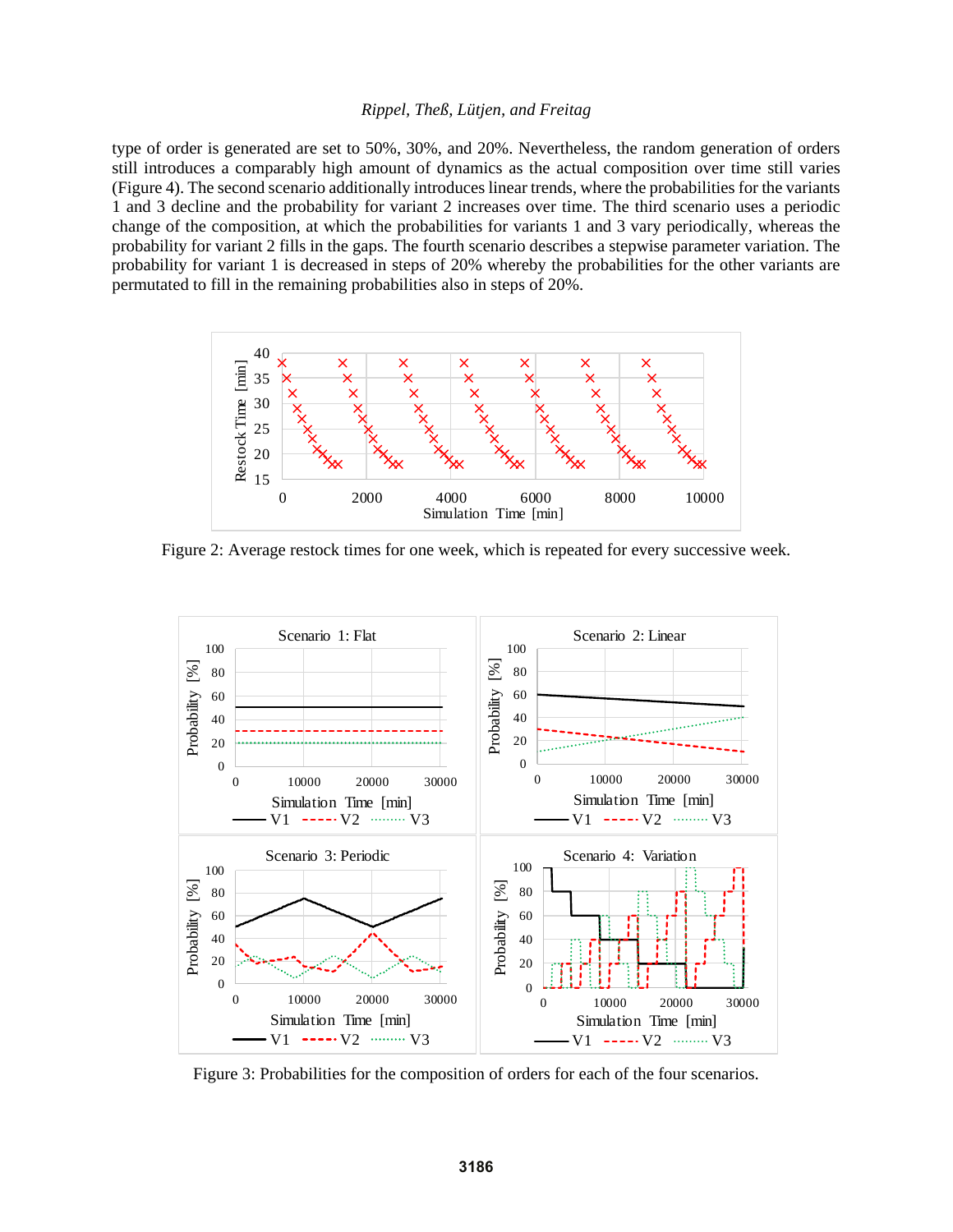



Figure 4: Example for the composition of orders generated in scenario 1.

# **4.3 Inventory Adaptation**

Due to the dynamics described before, a simple *preconfiguration* of the Kanban system in terms of the inventory levels for each material does not provide a sufficient benchmark, but instead poses as worst-case configuration. This results from the fact that such a configuration would have to be able to cope with the maximum amount of consumed materials per period to avoid out-of-inventory events. In cases where this consumption rate fluctuates or changes strongly, the system still retains these high inventory levels. According to (SAP 2018), the simulation model includes a method to update the inventory levels using

$$
inv = 2 * \left(\frac{rt * ac}{k - c} * sf\right)
$$

by applying a *sliding time window* of 360 minutes of simulation time as a benchmark. Every hour, the inventory level *inv* is calculated for every material using the last six hours' average consumption rate  $ac$ and the current restock time  $rt$ . The amount of Kanban containers  $k$  is selected as 2; the normalization constant  $c$  is selected as 0 due to the small amount of containers. In contrast, the safety factor  $sf$  is chosen as 1.5 to compensate for the low consumption rate. The time window of six hours was chosen as a tradeoff between responsiveness and variance. Larger windows reduce the responsiveness to changes in the order composition, while smaller windows are subject to stronger influences due to the random order generation. During the simulation runs, inventory levels are updated in fixed intervals of one hour of simulation time.

The XELOPRO uses a comparable set of information for training. The regression model tries to predict the value of the objective function for a provided material  $m$ , at a given time  $t$  for the current throughput th, material consumption  $ac_m$ , restock time  $rt_m$  and inventory level  $inv_m$  according to the equation  $obj^* = f(t, m, th, ac_m, rt_m, inv_m)$ . This input vector consists of all locally available values already used for the classic approach, but additionally includes the throughput time, as it is highly influenced by out-ofstock events and, therefore, prevents the model from selecting too small inventory levels. The current values are again sourced using a six hour time window. The inclusion of production plans or other information available to central planning systems has been omitted to achieve a high degree of decentralization for the Kanban control. During the optimization, XELOPRO tries to select the inventory levels to minimize the regression model. In order to train the model, the objective function has been selected to consist of the materials inventory level  $inv_m$ , the throughput th, and the waiting time  $\delta$ ol<sub>m</sub> induced by out-of-inventory events as  $obj = inv_m + th + Ool_m$ .

Thus, the SVM uses six attributes ( $d = 6$ ) where the inventory level  $inv_m$  serves as control attribute. The control attribute values are restricted to the interval [0, 30]. To ensure a high degree of decentral control, each inventory is assigned its own XELOPRO. Thus, each model is trained and evaluated independently from the others. To decrease the ramp-up time, the regression model is pretrained using data from two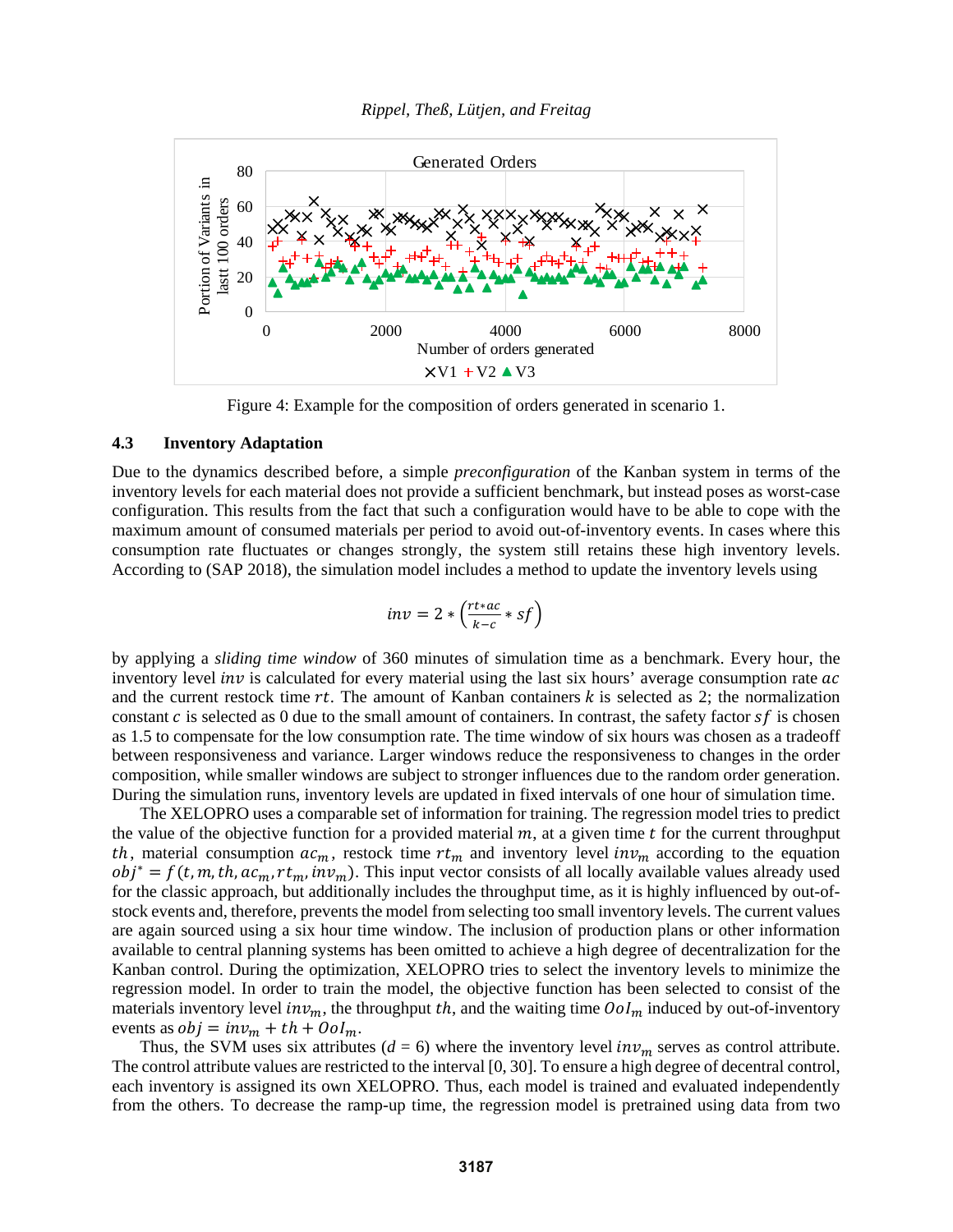simulation runs (six weeks of simulation time). The interval of six weeks was chosen as the system already showed good performance after three weeks, but became more performant after a ramp-up time of six weeks. Further pretraining did not show a significant improvement. During execution, the simulation model provides data for the online training every ten minutes of simulation time, whereby the inventory levels are adjusted every hour using the built-in optimization.

# **4.4 Results**

Table 2 summarizes the results of the simulation runs. For each scenario and each method, the table lists the sum over the average inventory levels  $(\sum \emptyset in v_m)$ , the number of out-of-inventory events  $(\text{\#} O \text{ol}_m)$ , the average of active waiting times over three weeks of simulation time  $(\emptyset$   $\partial$   $\partial$   $I_m$ ) and the amount of orders finished in total (Finished) and per hour (Per Hour). As the preconfiguration provides a baseline benchmark for the maximum required inventory levels for each scenario, these levels were selected by incrementally increasing the inventory level until no out-ofinventory events occurred during 10 replications. While the preconfiguration provides the worst-case for inventory levels, it also constitutes a best-case benchmark for the throughput and finished orders values for each scenario. In contrast to the static configuration, the sliding window and online learning approaches tried to optimize the inventory levels during execution. As a result, Table 2 additionally states the number of delayed orders as an absolute value (Delayed) and as a relative value with respect to the number of completed orders (% Delayed), each for a single repetition for each scenario. Nevertheless, multiple repetitions showed similar results due to the high number of orders within the simulated timeframe.

|                                                                            |                                     | S1: Flat |          | S2: Linear |           | S3: Periodic |          | <b>S4: Variation</b> |          |
|----------------------------------------------------------------------------|-------------------------------------|----------|----------|------------|-----------|--------------|----------|----------------------|----------|
| Preconfigured                                                              | $\sum$ Øin $v_m$                    | 178      |          | 184        |           | 192          |          | 218                  |          |
|                                                                            | Finished                            | 8138     |          | 8121       |           | 8424         |          | 7630                 |          |
|                                                                            | Per Hour                            | 16.15    |          | 16.11      |           | 16.71        |          | 15.14                |          |
| <b>Sliding</b><br>Window                                                   | $\Sigma\emptyset$ inv <sub>m</sub>  | 84.47    |          | 84.81      |           | 88.09        |          | 81.07                |          |
|                                                                            | $#Ool_m$                            | 608      |          | 632        |           | 552          |          | 875                  |          |
|                                                                            | $\emptyset$ Ool <sub>m</sub>        | 188.19   |          | 165.61     |           | 151.20       |          | 313.93               |          |
|                                                                            | Finished                            | 7624     |          | 7647       |           | 7951         |          | 6969                 |          |
|                                                                            | Per Hour                            | 15.13    |          | 15.17      |           | 15.78        |          | 13.83                |          |
|                                                                            | Delayed                             | 498      |          | 499        |           | 444          |          | 645                  |          |
|                                                                            | % Delayed                           | 6.53     |          | 6.53       |           | 5.58         |          | 9.26                 |          |
| Online<br><b>Learning</b>                                                  | $\Sigma \emptyset$ inv <sub>m</sub> | 92.26    | $+9.2%$  | 93.00      | $+9.7%$   | 92.72        | $+5.3%$  | 106.50               | $+31.4%$ |
|                                                                            | $#Ool_m$                            | 410      | $-32.6%$ | 427        | $-32.4%$  | 464          | $-15.9%$ | 343                  | $-60.8%$ |
| (relative values<br>in comparison<br>to the sliding<br>window<br>approach) | $\emptyset$ Ool <sub>m</sub>        | 104.89   | $-44.3%$ | 165.69     | 0.0%      | 143.64       | $-5.0\%$ | 138.35               | $-55.9%$ |
|                                                                            | Finished                            | 7763     | $+1.8%$  | 7729       | $+1.1%$   | 8062         | $+1.4%$  | 7325                 | $+5.1%$  |
|                                                                            | Per Hour                            | 15.40    | $+1.8%$  | 15.34      | $+1.1%$   | 16.00        | $+1.4%$  | 14.53                | $+5.1%$  |
|                                                                            | Delayed                             | 381      | $-23.5%$ | 373        | $-25.3%$  | 418          | $-5.9\%$ | 288                  | $-55.3%$ |
|                                                                            | % Delayed                           | 4.91     | $-24.9%$ | 4.83       | $-26.0\%$ | 5.18         | $-7.2%$  | 3.93                 | $-57.5%$ |

|  | Table 2: Simulation results. |  |
|--|------------------------------|--|
|--|------------------------------|--|

Both of the dynamic approaches heavily reduce the overall inventory level compared to the preconfiguration. In general, the results show a small increase in the average inventory levels for the online learning approach in comparison to the sliding window approach. For the simple scenarios 1–3, these range from  $\sim$ 5% to  $\sim$ 10%. For the fourth scenario, the online learning approach selects the inventory levels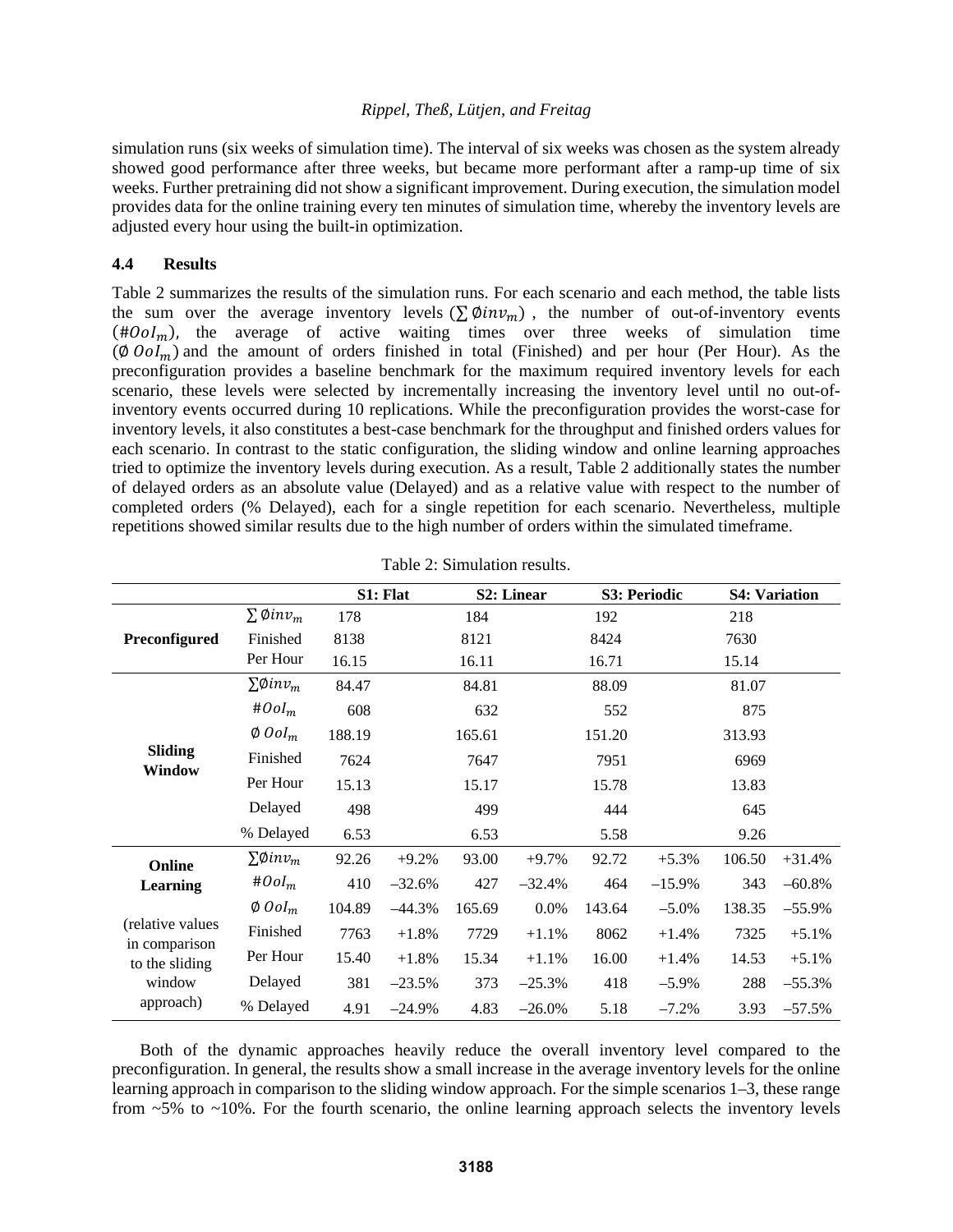approximately 31% higher than the sliding window. As a result, the amount of out-of-inventory events decreases strongly, between 16% and 32% for the simple scenarios, and by about 60% for scenario four. The overall amount of delayed orders reduces proportionally. As a result, the amount of orders finished during the three-week simulation time increases for the online learning approach by 1% to 2% for scenarios one to three and approximately 5% for scenario four. The low decrease in finished orders can be explained by the high base utilization. The ConWip is configured to achieve approximately 95%–99% utilization on the first assembly station, which also constitutes the bottleneck machine, if no delays occur. Thereby, the utilization is also subject to the composition of variants, as e.g., variant 3 takes longer to manufacture. In general, the online learning approach reduces the occurrence of out-of-inventory events strongly, by increasing the average inventory levels slightly compared to the sliding window approach.

Figure 5 depicts the inventory levels for the material "Layout 1" which is only used as part of the first product variant both for the online learning approach and for the sliding window. In addition, the graphs show the probability for the first product variant for comparison. Both approaches show variations in the proposed inventory levels, which can be accounted to the dynamics introduced by the random generation of orders and the length of the time windows used to record the current material requirements. In general, the online learning approach achieves a slightly smoother shape and maintains a slightly higher inventory level, resulting in fewer out-of-inventory events. The same characteristics can be observed for the inventory levels of other materials across all simulation scenarios.



Figure 5: Inventory levels for the material "Layout 1" for the first product variant in all scenarios.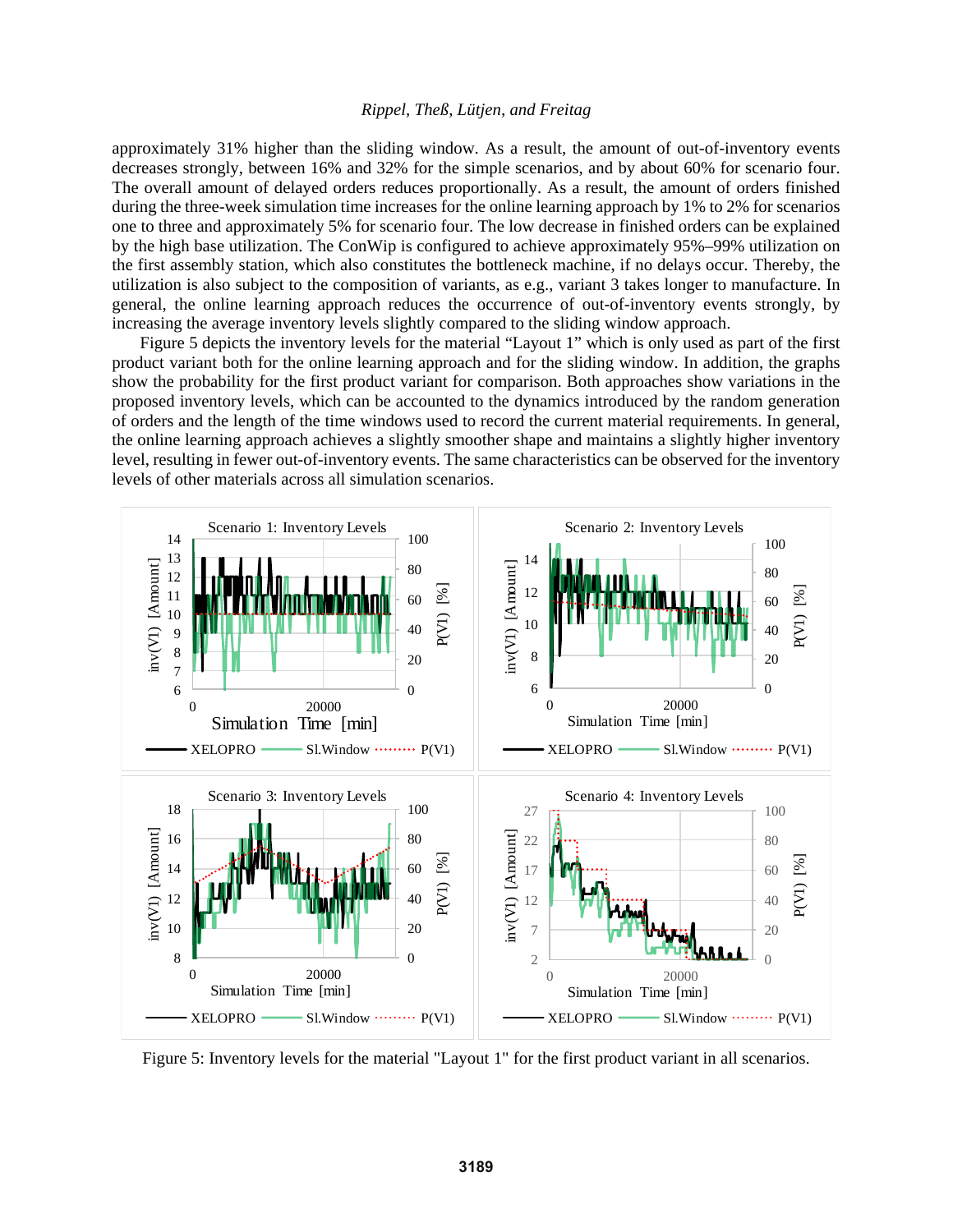## **5 CONCLUSION AND FUTURE WORK**

This paper aims at investigating the application of online learning as an alternative method for the decentralized configuration of Kanban pull controls for inventory management in variant-rich assembly scenarios. Therefore, the XELOPRO online learning platform is used to continuously train a specialized support vector machine, which is used to optimize the inventory levels. Results of the conducted simulation study show a high potential for the use of online learning to adapt the inventory levels of local storages dynamically at runtime. Thereby, the online learning approach does not rely on centralized information, so that each inventory can be optimized independently from other inventories or a central planning tool to achieve a fully decentralized control. Compared to dynamically applying standard Kanban equations, online learning reduces the amount of delayed orders by an average of about 25% across all tested scenarios. In comparison to a static configuration of the respective Kanban systems, the approach achieves a drastic reduction of the average inventory levels by approximately 50%.

The highly decentralized nature of the proposed approach enables a high scalability to arbitrarily complex production systems. As each workstation uses its own local model, interdependencies between different stations do not have to be included explicitly but are implicitly covered by the recorded material consumption. Moreover, the proposed approach can easily be applied to systems, in which the production itself uses a Kanban control instead of the described ConWip push approach. Basically, products coming from an earlier production stage can be considered materials as well. In such cases, the restock times for that particular material would be longer as it has to be produced and would probably exhibit stronger dynamics than the restock times assumed in this paper (compare Figure 2). Nevertheless, it can be assumed that the respective SVM model would adopt comparably quickly to these dynamics.

Future work will focus on refining the used pool of data. For this paper, a simple objective function including the current material consumption, throughput, and the number of out-of-inventory events has been used for the optimization of inventory levels. A more sophisticated objective function will probably lead to an even better performance. Nevertheless, this objective function already covers the most important aspects, i.e., minimizing the inventory and out-of-stock events. As a result, it can be expected that the throughput, which is strongly dependent upon the number of out-of-stock events, can be omitted by further weighting these events against the stock levels. In addition, the online learning only relies on the current state of the system. Enforcing a prediction of future demands based on the learnt models can further increase the performance, especially in scenarios with periodic or recurring patterns in customer behavior. At this stage, the approach has been designed to omit the use of centralized information, e.g., of production plans. Future research will additionally investigate the effects and restrictions of using such centralized information in model building.

#### **6 REFERENCES**

- Belisário, L. S., and H. Pierreval. 2015. "Using Genetic Programming and Simulation to Learn How to Dynamically Adapt the Number of Cards in Reactive Pull Systems". *Expert Systems with Applications* 42:3129–3141.
- Fletcher, R. 1987, *Practical Methods of Optimization*. 2nd ed. Chichester: John Wiley & Sons.
- Framinan, J. M., P. L. González, and R. Ruiz-Usano. 2006. "Dynamic Card Controlling in a Conwip System". *International Journal of Production Economics* 99:102–116.
- Gupta, S. M., and Y. A. Y. Al-Turki. 2010. "An Algorithm to Dynamically Adjust the Number of Kanbans in Stochastic Processing Times and Variable Demand Environment". *Production Planning & Control* 8:133–141.
- Jaegler, Y., A. Jaegler, P. Burlat, S. Lamouri, and D. Trentesaux. 2017. "The ConWip Production Control System: A Systematic Review and Classification". *International Journal of Production Research*  $33:1-22.$
- Kimura, O., and H. Terada. 2007. "Design and Analysis of Pull System, a Method of Multi-stage Production Control". *International Journal of Production Research* 19:241–253.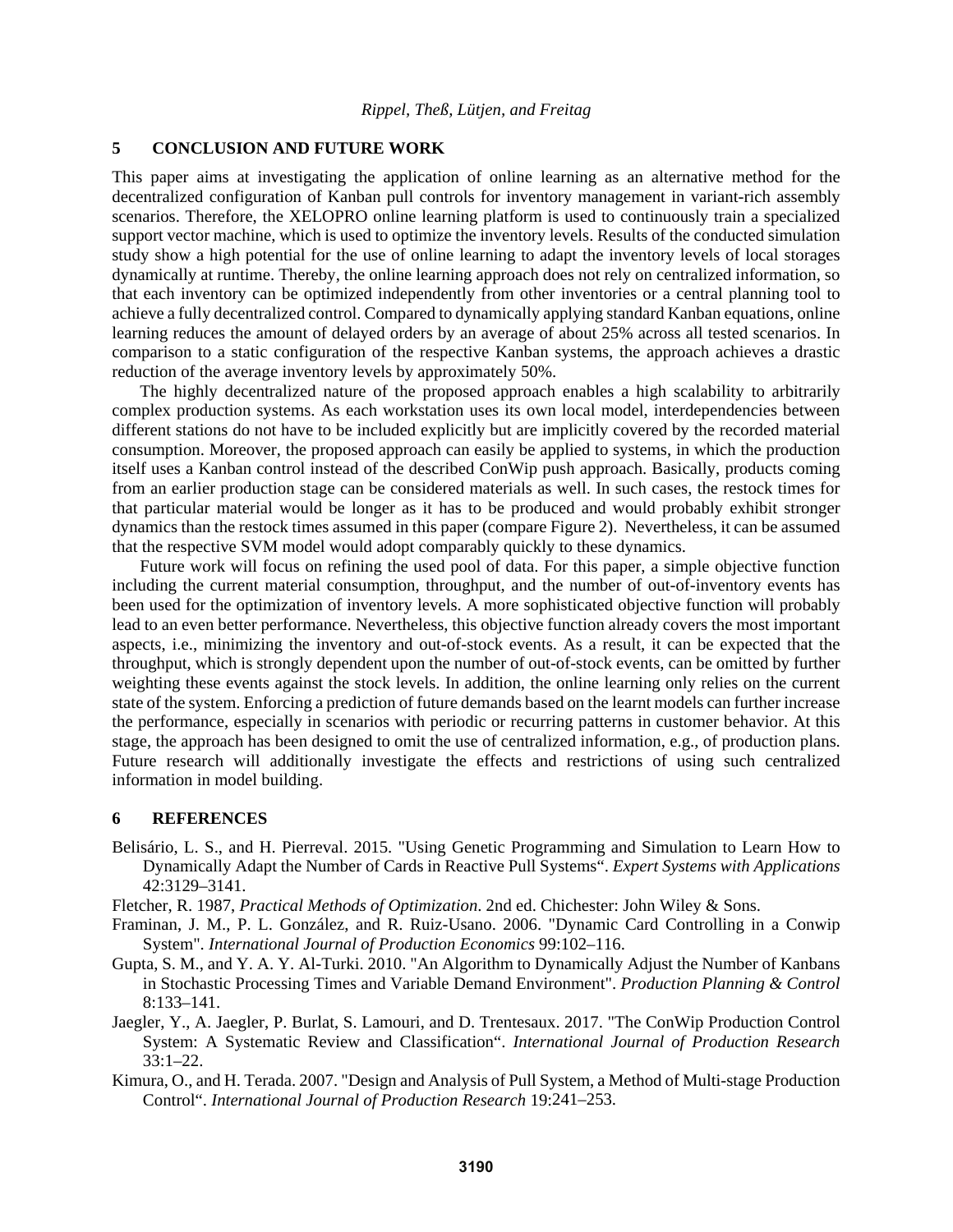- Korugan, A., and S. M. Gupta. 2014. "An Adaptive CONWIP Mechanism for Hybrid Production Systems". *The International Journal of Advanced Manufacturing Technology* 74:715–727.
- Majava, J., and T. Ojanperä. 2017. "Lean Production Development in SMEs: A Case Study". *Management and Production Engineering Review* 8:481.
- Ohno, T. 2013, *Das Toyota-Produktionssystem*. 3rd ed. Frankfurt, New York: Campus.
- Paprotny, A., and M. Theß. 2013, *Realtime Data Mining. Self-learning Techniques for Recommendation Engines,* 2nd ed., Basel: Birkhäuser.
- Parente, M., U. B. Schimpel, and S. Vajjala. 2012. "Patent Application US20120136758A1: Production Management with Multi-type Kanban Modeling", accessed April 4<sup>th</sup>, 2018. https://patents.google. com/patent/US20120136758.
- Rahimi, A., and B. Recht. 2008. "Random Features for Large-scale Kernel Machines". *Advances in Neural Information Processing Systems 20*:1177–1184.
- Rees, L. P., P. R. Philipoom, B. W. Taylor, and P. Y. Huang. 1987. "Dynamically Adjusting the Number of Kanbans in a Just-in-Time Production System Using Estimated Values of Leadtime". *IIE Transactions* 19:199–207.
- SAP. 2018. *Ermitteln Anzahl Kanbans/Kanbanmenge*. https://help.sap.com/saphelp\_di46c2/helpdata/DE/  $cb/7f8c3943b711d189410000e829fbbd/frameset.htm, accessed April 4<sup>th</sup>, 2018.$
- Shahabudeen, P., K. Krishnaiah, and M. Thulasi Narayanan. 2003. "Design of a Two-Card Dynamic Kanban System Using a Simulated Annealing Algorithm". *The International Journal of Advanced Manufacturing Technology* 21:754–759.
- Signal Cruncher GmbH. 2018. *XELOPRO*. https://signal-cruncher.com/, accessed April 4<sup>th</sup>, 2018.
- Sivakumar, G. D., and P. Shahabudeen. 2008. "Design of Multi-stage Adaptive Kanban System". *The International Journal of Advanced Manufacturing Technology* 38:321–336.
- Spearman, M., D. Woodruff, and W. Hopp. 1990. "CONWIP: A Pull Alternative to Kanban". *International Journal of Production Research* 28:879–894.
- Takahashi, K., K. Morikawa, D. Hirotani, and T. Yoshikawa. 2010. "Adaptive Kanban Control Systems for Two-stage Production Lines". *International Journal of Manufacturing Technology and Management* 20:75–93.
- Talibi, Z., H. Bril El Haouzi, and A. Thomas. 2013. "The Relevance Study of Adaptive Kanban in a Multicriteria Constraints Context Using Data-driven Simulation Method". In *Proceedings of 2013 International Conference on Industrial Engineering and Systems Management (IESM)*, edited by D. Aboutajdine et al., 169–175. New-York: IEEE.
- Tardif, V., and L. Maaseidvaag. 2001. "An Adaptive Approach to Controlling Kanban Systems". *European Journal of Operational Research* 132:411–424.
- Zenger, C. 1991. "Sparse Grids". In *Parallel Algorithms for Partial Differential Equations,* edited by H. Hackbusch, 241–251. Braunschweig: Vieweg.
- Zhang, L., Z. Wang, B. Wu, and J. Li. 2015. "The Study and Development of E-kanban Management in MES for Hardware Plastics Production Workshop". In *Proceedings of the 2015 International Conference on Intelligent Systems Research and Mechatronics Engineering (ISRME 2015),* edited by J. Liu et al., 322–329. Amsterdam: Atlantis.

#### **AUTHOR BIOGRAPHIES**

**DANIEL RIPPEL** is research scientist at BIBA – Bremer Institut für Produktion und Logistik GmbH at the University of Bremen. He holds a Diploma degree in Computer Sciences from University of Bremen. His research interests include modelling and simulation of logistic systems, the development of domainspecific modelling methods, as well as the application of prediction techniques from the areas of statistics and machine learning. His e-mail address is rip@biba.uni-bremen.de.